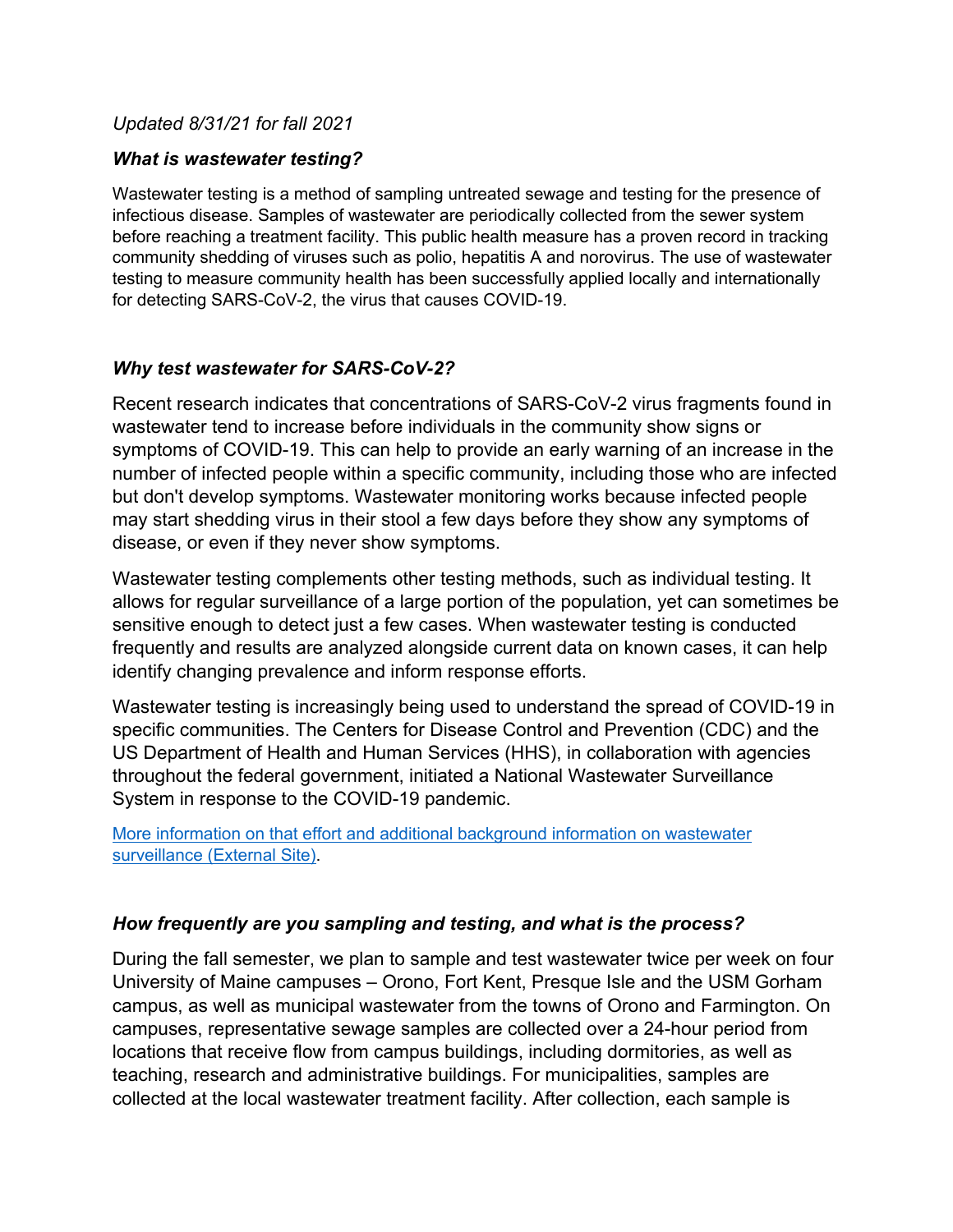tested for the presence of SARS-CoV-2 by Dr. Robert Wheeler's laboratory at the University of Maine. The test uses a reverse transcription polymerase chain reaction (RT-qPCR) process that detects specific genetic fragments from the SARS-CoV-2 virus. By testing twice weekly, we can track changes in the amount of virus over time.

#### *Who does the testing?*

Samples from all four campuses are analyzed in the lab of University of Maine Associate Professor of Microbiology Dr. Robert Wheeler. Samples are concentrated using Nanotrap magnetic beads and then are analyzed using a combination of the IDEXX Wastewater Testing Kit and a standard set of testing reagents from Integrated DNA Technologies and ThermoFisher Scientific that we have carefully selected and optimized ourselves.

This testing protocol relies upon the RT-qPCR process that detects specific genetic markers from the SARS-CoV-2 virus.

# *How long does it take to get the results back?*

The current turnaround time is usually less than 48 hours from the time we finish collecting a sample to the time we get the result. The University of Maine System moved sample analysis to Dr. Wheeler's lab and optimized sample concentration protocols to facilitate faster processing.

# *Who is interpreting the results?*

The University of Maine System Science Advisory Board and Wastewater Testing Group work closely with officials from each campus to interpret the results and determine what actions, if any, are needed. The Science Advisory Board is made up of UMaine and USM faculty members and provides evidence-based information on the COVID-19 pandemic and serves as an expert resource to inform University of Maine System planning efforts. The Wastewater Testing Group includes additional faculty members with experience in wastewater and other types of environmental analysis, as well as representatives from Facilities Management and campus Incident Commanders.

# *If you find virus in the wastewater, what does that mean in terms of infections on campus?*

We report levels (positive, indeterminate, or negative) based on the limit of detection. The limit of detection is 5,000 virus equivalents per liter (vE/L), which means that readings below this level are not as certain due to the way the RT-qPCR test works. Indeterminate levels of virus in a sample indicate the presence of the virus but do not allow reliable calculation of virus concentrations. If levels are above the limit of detection and increase from week to week or day to day, this could mean that there are more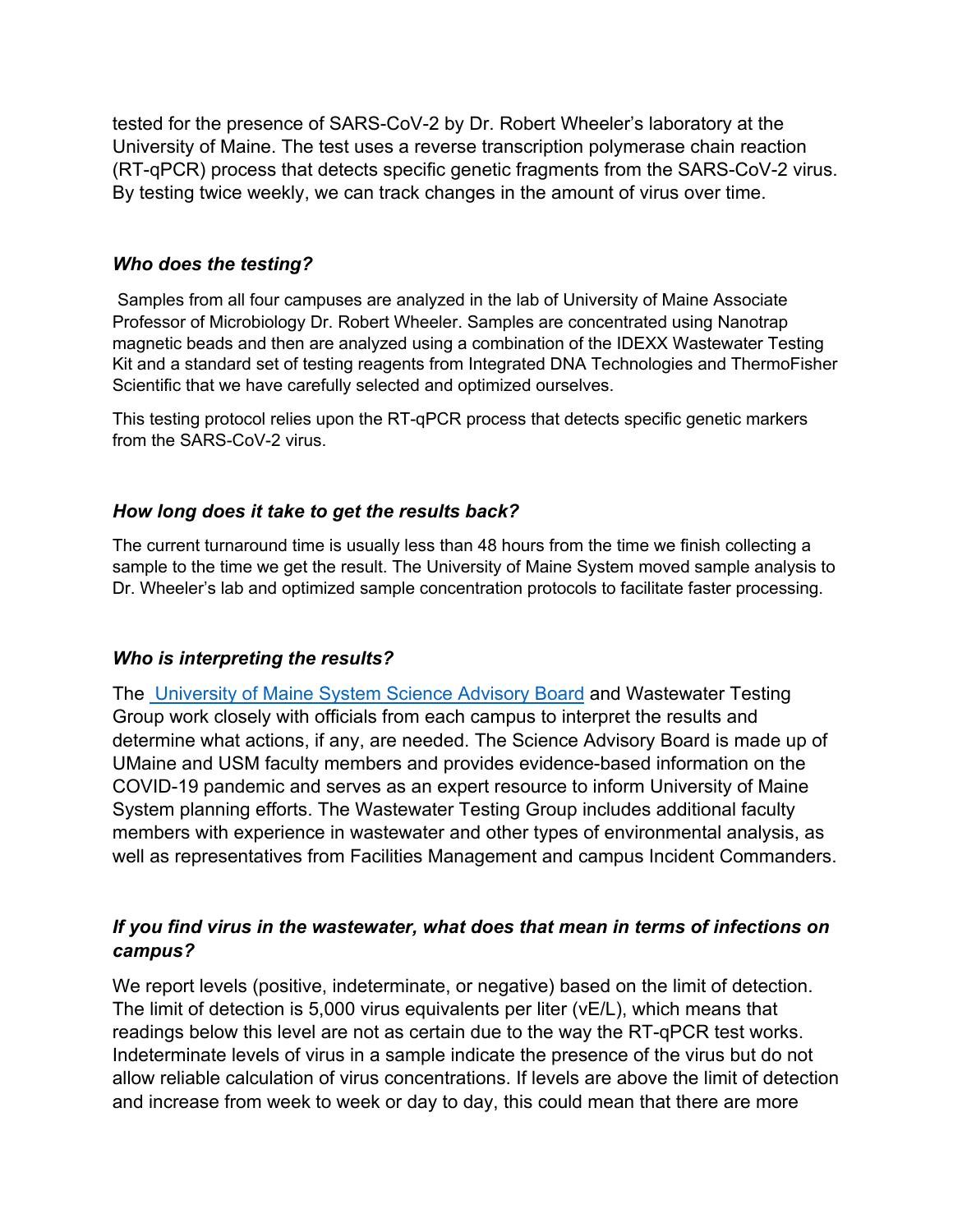SARS-CoV2-infected people on campus. Finding the virus in the wastewater indicates that it is present on campus. It is not possible to identify infected individuals through this type of testing because the sample comes from many people, but it can help us see overall infection trends and target our response.

#### *What actions will you take if you find virus in the wastewater?*

Wastewater testing serves as an early warning system that will allow campus Incident Commanders to increase their alert levels and may trigger additional actions such as increased testing of people on-campus who do not show any symptoms of infection. These results will be monitored by the Wastewater Testing Group, in conjunction with Incident Commanders, the Science Advisory Board and the Safe Return Committee to determine what resources are necessary to take additional actions to prevent sustained community spread of COVID-19.

# *How is wastewater testing information released to the public?*

Results are announced weekly as part of the University of Maine System's regular COVID reporting and posted online at https://www.maine.edu/together/.

# *Why aren't you testing the wastewater on all University of Maine campuses?*

Wastewater testing requires a strategy to be able to measure a specifically defined population. In reviewing all University of Maine campuses, we found that some specific campus sewer systems are not set up in a way to facilitate sampling of campus wastewater before it mixes with wastewater from the surrounding communities. Sampling of these systems would produce results that would not be specific to a campus community. This would make the information less useful to monitor a campus community's health. We are exploring the possibility of expanding sampling and testing to other campuses where we can identify ways to appropriately isolate wastewater streams that would provide an accurate picture of results specific to that campus community.

To complement our campus-limited testing, we test wastewater collected at the Farmington Wastewater Treatment Facility (which receives contributions from the University of Maine Farmington, as well as the rest of the town), and wastewater collected at the Orono Water Pollution Control Facility (accounting for contributions from the UMaine campus and also the off-campus housing complexes where UMaine students live, as well as the rest of the town).

# **When did you first start testing wastewater? What has changed?**